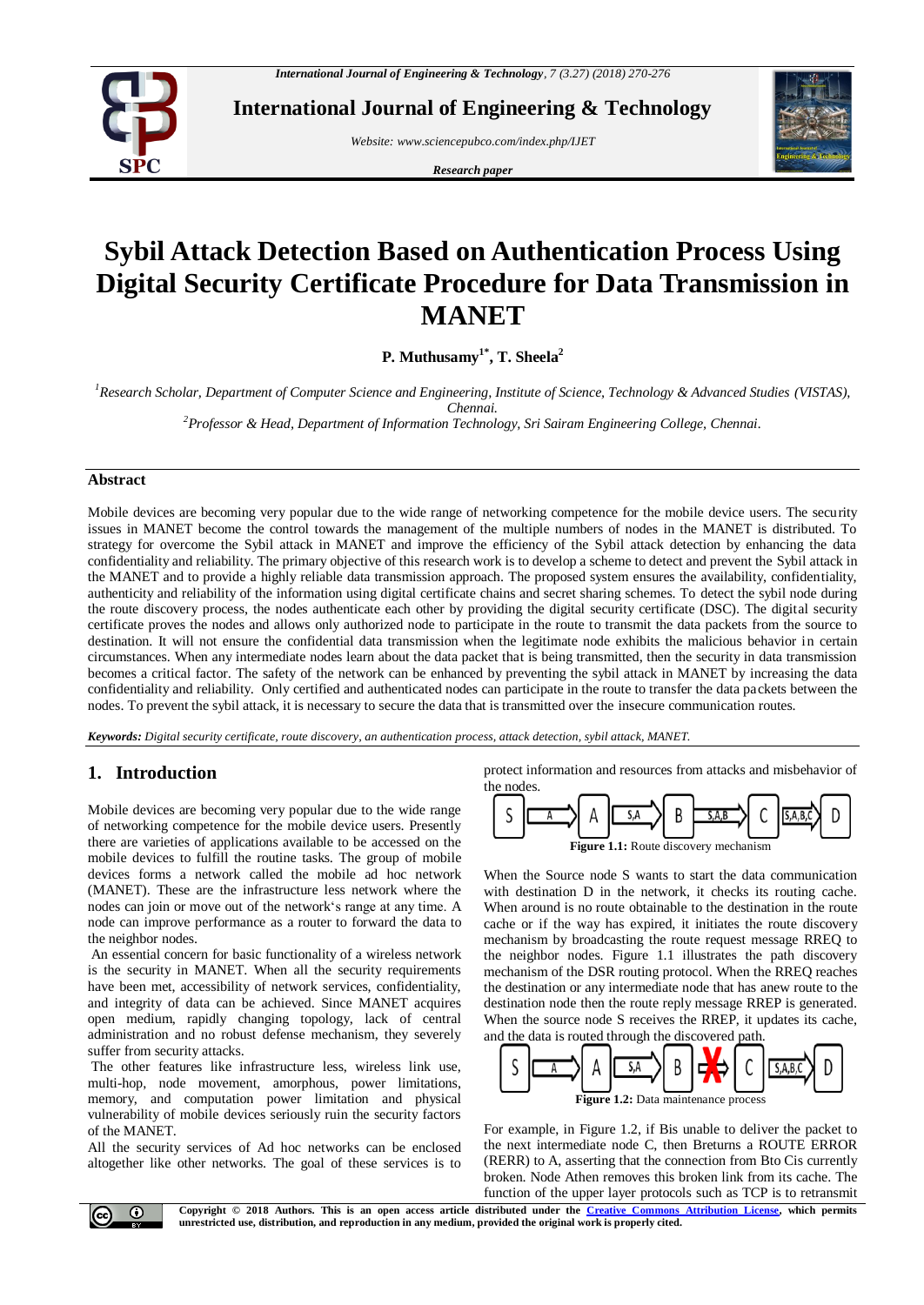the original packet. For retransmitting the other packets to the same destination D, Source S checks in its route cache for another way to D. If S has another path to Din its route cache, it can retransmit the packet using the alternate route immediately.

A Sybil attack is an attack caused at the network layer, where malicious node promotes itself as it is consuming the optimal way to the terminus by sending the false routing information. The intermediate nodes will keep transmitting the packets through the route announced by the malicious node. The malicious node will not forward rather it will drop all the packets. Sybil attacks are categorized as single Sybil attack and cooperative Sybil attacks. Commonly the MANETs are most vulnerable to the single 20 Sybil attack. In a singleSybil attack, there is only one malicious node within a network range.

In a cooperativeSybil attack, there are multiple Sybil nodes within the specified network range. To establish a route the sybil node advertises itself as the router having the routes to the destination. The legitimate node initiates the route discovery process by forwarding RREQ packet through the sybil node. The sybil node can spitefully drop the RREQ and alter the destination identification. Once the RREQ packets are intercepted the sybil node can fabricate the RREP packet to advertise itself that it contains the shortest path to the destination. Now the routes are established through the malicious node.

The legitimate node sends the data packet to the sybil node. The sybil node will initiate the powerful attack there by dropping all the packets within the node. The digital security certificate chain is a security certificate which is self-organized and Public Key Infrastructure (PKI) legitimate by a chain of nodes deprived of the use of animportant third party.A certificate is a required between a node, its community key, and the security parameters.A set of refuge certificates that form a cable is used to represent authentication.

To achieve the maximum level of node participation every node in the network has same roles and responsibilities. All the participating nodes authenticate its neighbors by creating and issuing certificates for the neighbors and preserve the set of certificates it has issued. The certificates are issued based on the security parameters of the node. Certificates issued by the node to other nodes and records received by the nodes from the other nodes are stored in the local repository.

The methodologies to improve the security factors are analyzed on the dynamic topology. It is formulated that digital security certificate scheme offers a better safety in forwarding the data without allowing the intruder to hack it. The Secret sharing scheme 29 enables the node to transfer the data without allowing the thief to learn any information about the data that is being shared.

# **2. Literature Survey**

The Sybil Attack Detection Using Vehicular ad hoc network (VANET) Vehicular ad hoc network (VANET) is a type of mobile ad hoc network (MANET) employing wireless communication for vehicle to vehicle communication the vehicular network [1], a Message is broadcasted by more than one vehicle and receiver decides what to do base on the number of incoming messages..

The Sybil Attack Detection for Mobile ad hoc networks (MANETs) require a unique, distinct, and persistent identity per node is order for Their security protocols to be viable, Sybil attacks pose a serious threat to such networks [2]. A Sybil attacker can either create more than one identity on a single physical device is order to launch a coordinated attack on the network or can switch identities is order to weaken the detection process, there by promoting lack of accountability network.

The Sybil attacks can cause damage are both Networking layer and Application layer. The Networking layer, the cooperation among virtual nodes leads to the possibility of using more channel resource than other benign nodes [3]. The Sybil nodes are expected to be detected by using this approach because they are at the same position where the malicious node generates them.

Sybil attack where is a node masquerade as several different nodes, called Sybil nodes disrupting the proper functioning of the network [4]. A Sybil attacker can create more than one identity on a single physical device is order to launch a coordinated attack on the network or can switch identities is order to weaken the detection process, thus promoting lack of accountability in the network. Sybil attacks can distort routing protocols in adhoc networks, especially the multicast routing mechanism.

The Sybil attack using attack prevention algorithm and also introduced the Priority Batch Verification Algorithm to provide an immediate response to the emergency vehicles. When an receives multiple requests from different vehicles at a same time, time delay can occur to process by these Sybil nodes To detect the Sybil attack, two timestamps which are obtained from the last two passed by the vehicle must be enclosed with the traffic message sent to legitimate vehicles [5].

Sybil attack is a network attack a node acquires multiple fake identities .A node or a device takes many identities that may not necessarily be lawful. Sybil attack, which means that a malicious node can claim multiple fake identities proving to be harmful to a number of ad hoc network applications [6]. Sybil nodes can also be used to launch Denial of Service attacks that can harm the operations of network, leaving other legitimate nodes out of service by affecting data dissemination protocols.

The Sybil attack and detect Sybil users, while protecting user's privacy as well the prevent Sybil attack, need to find a way to prevent users from creating multiple pseudo-identities at a given time period. Sybil users past privacy still need to be protected [7]. And normal users are able to detect Sybil users using the information provided by the revocation Sybil user.

The Sybil attack intrusion detection technology and analyzed the characteristics of Sybil attack. Then an improved ratios-based technique to identify Sybil nodes with very high accuracy [8], even when they perform power control. Sybil attack synthetically according to the received signal strength even when they perform power control the technique to identify Sybil nodes with very high accuracy, even when they perform power control.

The Privacy-Preserving Detection of Sybil Attacks Attackers have more computational power and canalter their transmission signal strength. Attackers can use more than one certified pseudonymto send the same message [9]. Attackers can collude to launch a Sybil attack. Sybil attack is peer-to-peernetworks, this attack affect distributed networks

Network attacker disturbs the accuracy count by increasing its trust and decreasing others or takes off the identity of few mobile nodes MANET. Mobile Ad hoc Networks (MANETs) are vulnerable to different kinds of attacks like Sybil attack [10]. To present practical evaluation of efficient method for detecting lightweight Sybil Attack and without using any additional resources such as trusted third party and Received Signal Strength to detect Sybil attacker.

Sybil Attacks is Opportunistic Networks These networks have fragile structures and the topology of the network is changed frequently, so it is impossible to have a Trust Third Party as a certificate authority [11]. There are many different attacks against these networks and one of them is Sybil Attack. A new trust connection structure for Sybil attacks detection in OppNet.

Sybil attack a reputation system is destroyed by falsifying identities in peer to peer networks. Communication between the users of networks only requires the users to be part of the same network [12]. The Sybil attack was described in different networks like social networks, sensor networks, and peer to peer networks. Social Networks, Sybil nodes can be identified the Sybil attack including radio resource testing, key validation for random key redistribution, position verification and registration.

Sybil Attack Detection Technique Sybil attack is an attack which uses many identities at a time or one identity at a time. The identities Used by Sybil attackers are either created by it or uses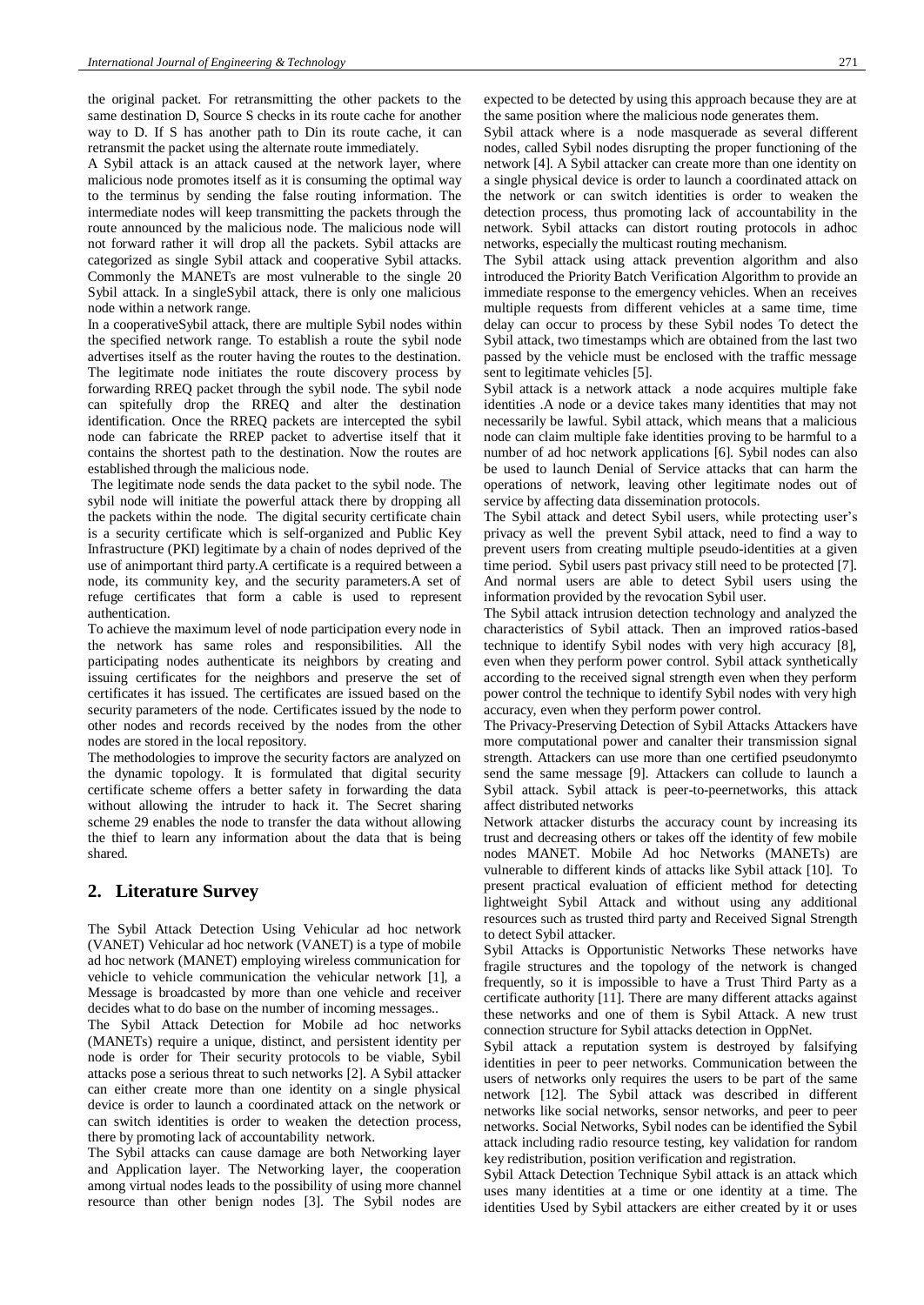The Sybil Attack Prevention and Detection Vehicular Ad hoc Network Each vehicle participates the Sybil node detection. All nodes are communication range of sender, receive the beacon packets will form a group of neighboring nodes the process of group formation is same as described [14]. Whenever a Sybil attacker creates a fake identity, all the identity will have same physical properties and same neighbor set.

Attack Detection in Vehicular Network based on Received Signal Strength Sybil attack is particularly easy to perform in wireless network due to the broadcast nature of the wireless medium [15]. If normal vehicles cannot recognize the Sybil attack vicinity, they might make a wrong decision based on the false information advertised by an attacker node Sybil attack.

Attack Detection Scheme for Wireless Sensor Network Sybil attack was first introduced in a peer-to-peer network environment by Sybil node tries to forge multiple identities, which will destroy distributed storage system redundancy mechanism [16]. The Sybil attack also exists to the wireless sensor networks, and establish a shared key authentication between nodes by the base station to defend against Sybil attacks.

A Sybil attacker could disturb the generation of routes when a multipath or geographic routing algorithm is used, by appearing to several places are generated routes affect the results of data aggregation by contributing to the process of aggregation several time evade detection while behaving maliciously by spreading the actions he executes over the forged identities and prevent the network [17].

The Sybil attacks are Military Wireless Sensor networks (MWSNs). The identification of Sybil attacker is based on two types of authentication techniques. The first is based on the use of tags embedded Soldiers to authenticate them and get certificates [18]. The second is based on the use of those certificates by soldiers to authenticate them to their neighbors. The solution prevents Sybil attacks by identifying soldiers that are using two valid certificates at the same time the only entities that are able to detect the Sybil attack.

Detection Mechanism for Social Networks Sybil attack is a centralized approach for detecting Sybil node [19]. The centralized approach there is a central authority is used to detect the Sybil node Sybil community detection algorithm is used to detect Sybil community surrounding it after detecting one Sybil node. The Sybil community detection algorithm takes the social graph and a known Sybil node is Sybil attack.

Sybil attack detection framework has two components first, evidence collection second evidence validation. Every node to collect the network collects the evidences by observing the activities of neighboring nodes [20]. These evidences are validated by running sequential hypothesis test to decide whether neighboring node is a benign node or Sybil node Lightweight Sybil Attack Detection Framework.

# **3. Materials and Methods**

MANET provides a possibility of creating a network in situations where setting the infrastructure would be impossible or prohibitively expensive. The dynamic changing nature of network topology creates any node in MANET to join and move out of the network at any instant. The controller towards the organization of the nodes in the MANET is distributed, and this feature does not give declaration towards the security characteristics of the network. There are many routing attacks caused due to lack of security. In general, attacks are the threats against the physical, MAC and network layer which are the most critical layers that function for the routing mechanisms of MANETs. The network layer is affected by the Sybil attack, where the sybil node either does not forward the packets or edits the messages by adding or

changing the parameters in the routing messages. Most of the direction-finding protocols do not discourse the issues of theSybil routing attack. This results in a strategy requirement to overcome the Sybil attacks in MANET. The solution is proposed to detect and prevent the Sybil attack using three phases there is Route Discovery Process, Authentication Process, and Sybil attack Node Detection Process.

# **3.1. Route Discovery Process**

Once a source node S wants to find a path to a terminus node D, it checks in the routing table whether the way to the terminus node D is already obtainable. If there is no other route to the destination, then the node S broadcasts an RREQ packet to the neighboring nodes. When an RREQ packet attains at a middle node, RREQ is scanned, and if the destination address of the RREQ is same as the address of the intermediate node, then the intermediate node will send the RREP otherwise it rebroadcasts the RREQ.

## **Algorithm**

begin initialize source, destination. assigns– source, i- intermediate node, d-destination, αsmall step value compute the interruption time for all the node in the network  $dt = (\alpha \cdot old \ dt) + ((1 - \alpha) \cdot new \ dt)$ route discover(data packet) begin if (s) then lookup route table (dest\_id) { if(route\_not\_found) then add route entry(destination\_id) { dest\_seq\_no= undefined;  $seq$  \_ no=  $seq$  \_ no +2; } endif } else { bcast\_id = bcast\_id +1; transmission\_rreq(source\_id:seq\_no:0,00.endpoint\_id:d est\_id,dest\_seq\_no: dest\_seq\_no,advertised hop count:0) } endif if (i is not( d)) then {rebroadcast rreq} else { d return rrep d unicasts rrep forward the rrep } endif if (rrep reaches s) then { if (rrep time < the delay time )then ignore rrep } else { the route is established between s and d } endif store the alternate routes end;

The destination node that receives the RREQ wills unicast the RREP packet to the source. Any malicious node may reply fast to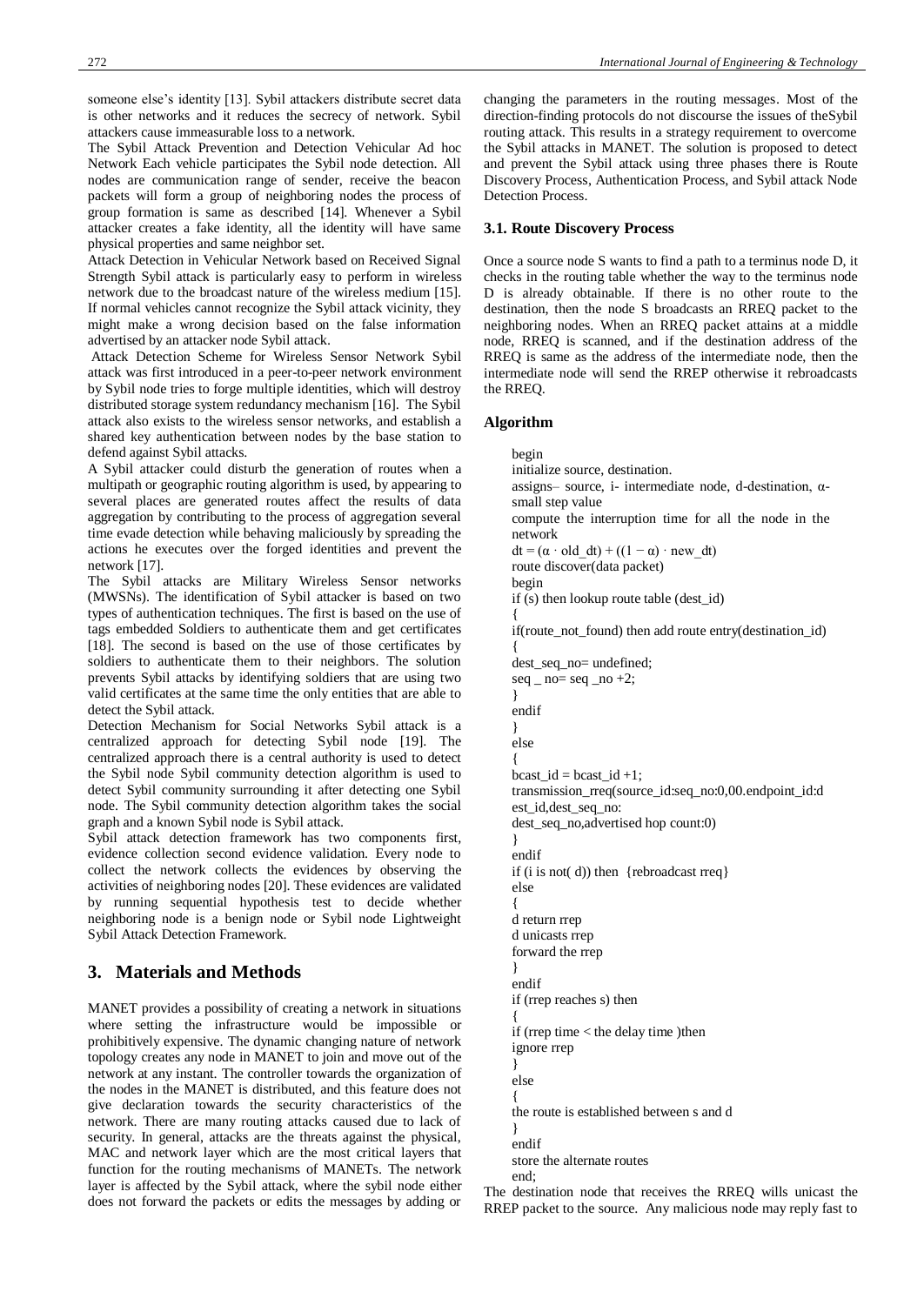the request from the source by claiming to have the shortest path to the destination. Once the RREP is received, the source node checks whether the RREP has arrived within the delay time. If the RREP has arrived too earlier than the delay time, then the source node assumes that node as the malicious node and simply ignores the concerned RREP. If the RREP from the nodes is valid, then all the nodes on the routes enter into the authentication phase. All the separate routes are stored in the changing table. Thestored routes in the routing table are sorted based on the shortest communication cost. The route with the shortest communication cost is established as the selected route.

#### **3.2. Authentication Process**

To prevent the Sybil nodes from dropping the packets, the selected route is not used for the data transmission immediately. After the route discovery process, the nodes arrive into the authentication phase for being authenticated by the neighboring nodes in the path. All the nodes in the selected route try to validate its neighbors by issuing the digital security certificates. To generate the digital security certificate, secured public key of the node should be created. The nodes request the IP address of its neighbor, and it generates the obtained public key by applying the hash function.

 $HMACpK(M) = h((K + spad) || h((K + epad) || M))$  (3.1) Where HMACpk(M) is the hash function of the message M and the message is the IP address of the node. h( ) is the underlying hash function, spad and epad are the starting and ending padding sequence. K is the underground key. HMAC delivers the secured public key which cannot be attacked by the intruders

The digital security certificate is a self-organized PKI certification where the public key is authenticated by the chain of nodes. A node in the network can requestproblem certificate to each other node within the radio statement range of each other. Every node in the network would be able to authenticate the other nodes in the network, by generating and issuing the certificates to the neighbors. The node also maintains the certificates received from the other neighbors. The certificates are delivered based on security trust value. The nodes make a periodical request for the certificates from the neighbors. The digital certificates are validated based on the public key which is one of its components. The digital certificate contains the following components.

[IP- ADDRESS, PK, TV, ET] KEY OF THE ISSUE NODE (3.2)

For example, the certificate issued by source S to an intermediate node I is given in the following form.

 $DSC(S \rightarrow I) = [IP, key I, TV, ET]$  key S (3.3)

PK is the public key of the destination node. TV is the Trust Value of the node then ET is the Expiration Time of the certificate. Before generating a certificate the issuer node checks whether the TV value is feasible. If it is feasible, the public key is generated, and the certificate is delivered to the receiving node, and a copy of the similar is deposited in the routing table of the issuer. TV is designed based on the time taken to procedure the RREQ packet and the position of the node. The malicious node which obtains the RREQ will proximately process the RREQ by distribution the RREP straight without confirming the route table for the obtainability of the node's routing information. When the source node receives the RREP too earlier than the expected time, it suspects the RREP initiator to be the sybil node, and it ignores the route with the sybil node and selects the alternate route. The certificates exchanged periodically between the neighboring intermediate nodes are as follows.

# DSC( $S \rightarrow A$ )DSC( $A \rightarrow B$ )DSC( $B \rightarrow D$ ) (3.4)

Here A and B are the intermediate nodes, S and D are the sources and destination nodes respectively. The source waits for the authentic reply from the end node. The target node sends the authenticated message appended with the digital security certificate that is issued by the neighboring node in the network. The legitimate RREP packet from the endnode would be in the given form.

[Source ID, NextHopID, FinalDest ID,DSC] (3.5) The RREP packet since D would be [D, B, S, DSC ( $B \rightarrow D$ ) ].When this packet reaches the node B, it checks its routing cache to verify whether DSC ( $B \rightarrow D$ ) is available. It checks whether D is the sybil node by verifying the list of certificates issued by B. If D is the promiscuous node, then it forwards the RREP packet to A by appending its certificate. The procedure is continued by all the intermediate nodes on the route until the RREP reaches the source node. B forwards the RREP to the intermediate node to A. Finally, RREP that reaches S from A will be in the form as follows.

 $[D,B,A,S,DSC(B \rightarrow D),DSC(A \rightarrow B),DSC(S \rightarrow A)]$  (3.6) When the RREP reaches S, it checks the whole certificate group. If there are no issues in the certificate, node S trusts that the route is secured and starts sending the packets through the route and the trust value of the intermediate nodes on the route is incremented. If any issues are found then the trust value of the node is decremented, and the route is announced as the malicious route. The following Algorithm 3.2 explains the node authentication process of SAOMDV protocol scheme.

#### **Algorithm**

**BEGIN** 

Nodes forming the route certify each other {

Request ID and security parameters of Intermediate nodes

Generate public key of Intermediate nodes based on ID

Issue Certificates encrypted with public key

Store Certificates in route cache 8. Exchange Certificates with neighbor nodes

} D sends certified RREP appended with Digital Security Certificate from Intermediate nodes. Assign TV  $= 1$ 

For  $I = N$  to 1

IF is Available(DSC(D) ) in I THEN

{  $IF(IDSC(D)) = DSC(D) THEN$ 

Attach their certificates and advancing the certified RREP

ELSE

{

Revoke the DSC from the Node

} RREP reaches S

S verifies certificate chain of the route unicasted by D.

IF is VALID(Certificate Chain) THEN send the Data Packets through the Route.

 $TV = TV+1$ 

Else

2Broadcast the route as a maliciousroute to all the other nodes in the network.

2Stop forwarding data packets.

Select the alternative route from Route Cache. END;

Once the route is recognized between the source and the destination, the nodes starting the path enter into a verification phase. The source node requirements the individuality of the next hop node and generates a public key based on its status. The time is taken to procedure the RREQ packet and the position of the node are the ideal limitations to control the security level of the node on Sybil attack. The security parameters of the next hop node are requested, and safety certificates are distributed if the issuer is committed about the security parameters. The malicious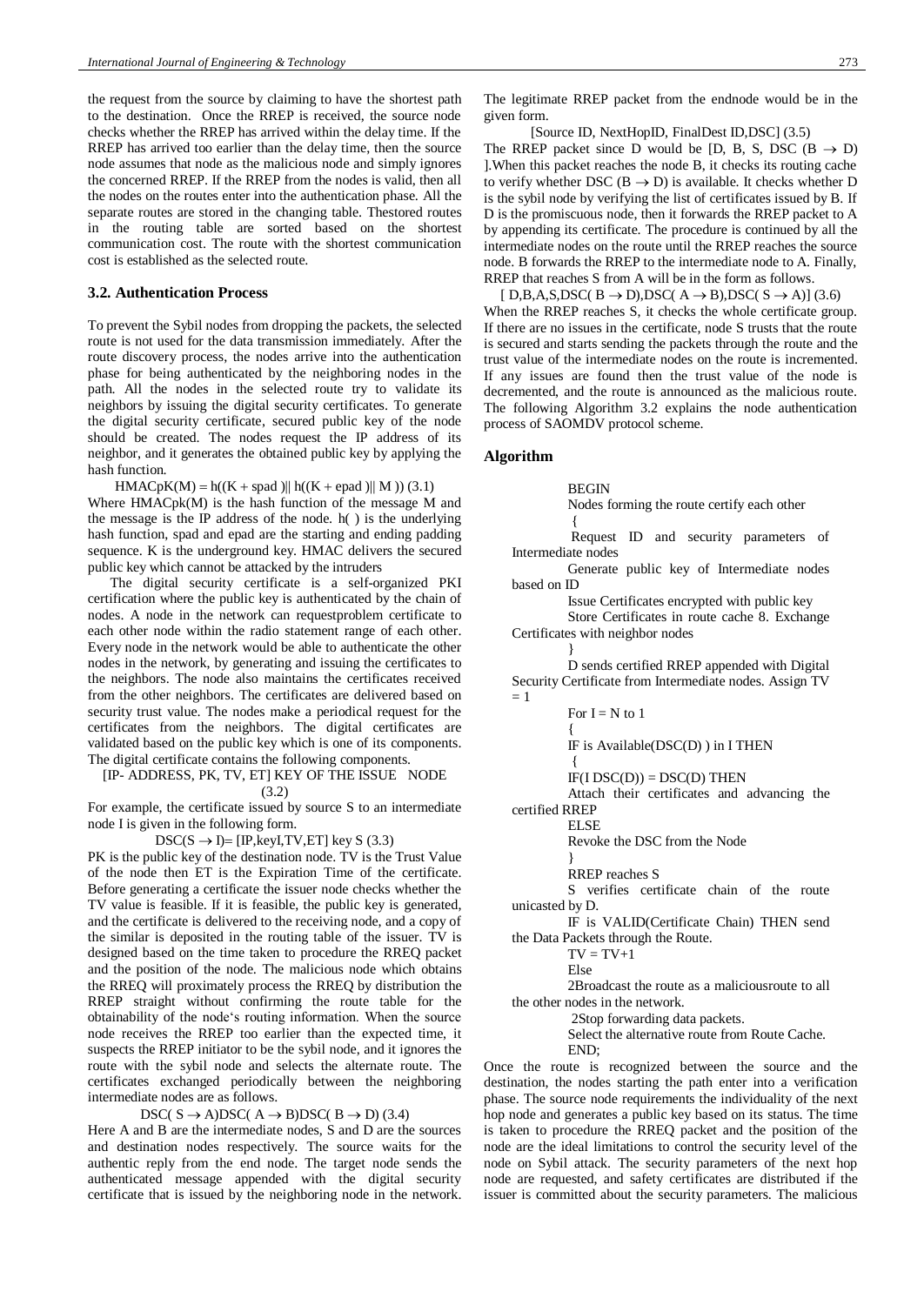node which receives the RREQ replies by sending the RREP immediately without any time delay. In this case, the source node sets thesmallest time delay to obtain the RREP. If it receives the RREP in advance, then the source suspects the RREP initiator to be Sybil node and initiates the sybil node detection and removal process.

## **3.3. Sybil Attack Node Detection Process**

Node Detection Process If any of the digital security certificates is found to be mismatching, which means that if two different nodes hold the digital security certificate with the same public key or two different digital security certificates is assigned to the same node, then the corresponding node is assumed to be a sybil node. The route including the sybil node is ignored. The alternate route is selected from the routing table. The source ignores the alternative paths if it includes the malicious node which is traced in a previous way.

The Algorithm 3.3 explains the alternate path selection approach in the Sybil node detection and removal process for the secured data transmission in MANET.

The 59 source node implements this algorithm to select the alternate route when the route chosen for the transmission is attacked by the malicious nodes.

To prevent a legitimate node turning malicious over a period, the node's behavior would be recorded, and if the behavior of the node is found to be unsatisfactory, then the certificate would not be renewed after its expiry time.

Therefore the node is isolated from further participation in the network activities. Since the security levels of participating nodes are updated based on their faithful participation in the network, any sybil node among the source and destination can be very well remote from the network as these nodes would not be able to provide the certificates to be appended to the RREP message.

#### **Algorithm**

#### BEGIN

Let S is anestablished of S-1 Alternate paths

Let p1,p2,p3,.........p(s-1) be the alternative routes that are stored in two-dimensional array S.

Let N=set of paths that are node- separatethen free from malicious links.

Initialize  $N=0$ .

Let Pm be the path through the malicious node.

For k=1 to S-1 do

{

Select Pk from S and Check whether it includes the malicious link.

If ( $Pk \cap Pm = 0$ )

then add Pk to N }

```
If N=0 then
```
Goto Route Discover(data \_packet)

Else

Route particular = Pk  $\text{/}$  Pk is the shortest path through no malicious link.

**END** 

Computes the multiple loop free paths during the route discovery process and all the disjoint routes are stored in the routing table. With the obtainability of the multiple paths, the protocol changes from one route to the next conceivable best route when the other route fails. The new route discovery process is initiated only when all the paths to a particular destination fails. The loop-free link disjoint paths and multipath routing are very efficient in reducing the routing overheads and supporting in better load balance. A switch to the another route will avoid the node congestion. This factor reduces the expenses to perform a new route discovery at each time when a route in use breaks.

### **4. Result and Discussion**

The proposed scheme to detect and prevent the Sybil attack in MANET are simulated using NS2.34 simulator. This work assumes the network model to be asynchronous, where there is no reliability for the delivery of the message to the proper destination. The four types of mobile nodes defined in the network are source node(S), destination node (D), intermediate nodes (I, A, B, C) and the malicious node (M).

The source node S generates the traffic and sends it to the destination node D.

**Table 4.1:** Simulation Settings and Parameters

| <b>Parameter</b>       | <b>Value</b>     |  |  |
|------------------------|------------------|--|--|
| No. of Nodes           | 100              |  |  |
| Area Size              | 1200 X 1200      |  |  |
| Mac                    | 802.11           |  |  |
| Radio Range            | 250m             |  |  |
| <b>Simulation Time</b> | $60 \text{ sec}$ |  |  |
| <b>Traffic Source</b>  | <b>CBR</b>       |  |  |
| Packet Size            | 512 bytes        |  |  |
| <b>Mobility Model</b>  | Random Way Point |  |  |
| Packet rate            | Five pkt/s       |  |  |

One or more in-between nodes are associatedwith each other to form a route between the source node and the destination node, and it is used to forward the traffic from S to D. At the destination node, the traffic sent by the node of origin is received and the packet distribution ratio is measured at this node.

**Table 4.2:** Evaluation of PDR by Varying the Number of Nodes

| No of | <b>RANDOM</b>  | <b>DSC</b> |  |
|-------|----------------|------------|--|
| nodes | <b>HASHING</b> |            |  |
| 20    | 75.7498        | 93.2562    |  |
|       | 73.6424        | 90.2872    |  |
| 60    | 71.2120        | 85.4948    |  |
| 80    | 70.8115        | 87.1355    |  |
| 100   | 69.8105        | 81.5650    |  |

Table 4.2 illustrates the analysis of evaluation of the PDR results by changing the number of nodes.

| <b>Table 4.3:</b> Performance Evaluation of Attack detection by Altering Speed |  |
|--------------------------------------------------------------------------------|--|
|--------------------------------------------------------------------------------|--|

| <b>Techniques</b>               | <b>Speed</b><br>variation at<br>Nodes(m/s) | <b>PDR</b><br>$($ %) | <b>NLT</b><br>$(\mathbf{pkts})$ | $\ldots$ . $\ldots$ . $\ldots$ . $\ldots$ . $\ldots$ . $\ldots$ . $\ldots$ . $\ldots$ . $\ldots$<br><b>Throughput</b><br>(%) |
|---------------------------------|--------------------------------------------|----------------------|---------------------------------|------------------------------------------------------------------------------------------------------------------------------|
| <b>RANDOM</b><br><b>HASHING</b> | 20                                         | 75.7490              | 0.0038                          | 0.0000                                                                                                                       |
|                                 | 40                                         | 73.6420              | 0.0051                          | 0.0000                                                                                                                       |
|                                 | 60                                         | 71.2120              | 0.0063                          | 0.0000                                                                                                                       |
|                                 | 80                                         | 70.8110              | 0.0077                          | 0.0000                                                                                                                       |
|                                 | 100                                        | 69.8100              | 0.0087                          | 0.0000                                                                                                                       |
| <b>DSC</b>                      | 20                                         | 82.2560              | 0.0031                          | 53.3000                                                                                                                      |
|                                 | 40                                         | 79.2870              | 0.0038                          | 49.9300                                                                                                                      |
|                                 | 60                                         | 77.4940              | 0.0053                          | 42.6500                                                                                                                      |
|                                 | 80                                         | 75.1350              | 0.0067                          | 37.7600                                                                                                                      |
|                                 | 100                                        | 73.5650              | 0.0075                          | 11.5000                                                                                                                      |

Table 4.3 shows the comparative analysis of the performance evaluation of attack detection, based on the above-mentioned parameters by varying the speed.

#### **4.1. Metrics for Performance Evaluation**

The results of the simulation are evaluated based on the various metrics like Packet delivery ratio, Average throughput, an Average end to end delay time and Network lifetime.

Packet Delivery Ratio (PDR) is the ratio of the packets received to the packets sent effectively. This metric specifies both the loss ratio of the routing protocol and the effort necessary to collect the data. In an ideal scenario, the rate should be equal to 1. If the rate falls significantly below a perfect ratio, then it could be a suggestion of some faults in the protocol enterprise. However, if the ratio is developed than the ideal ratio, then it is an indication that the destination node receives a data packet more than once. It is not desirable because the reception of the same packets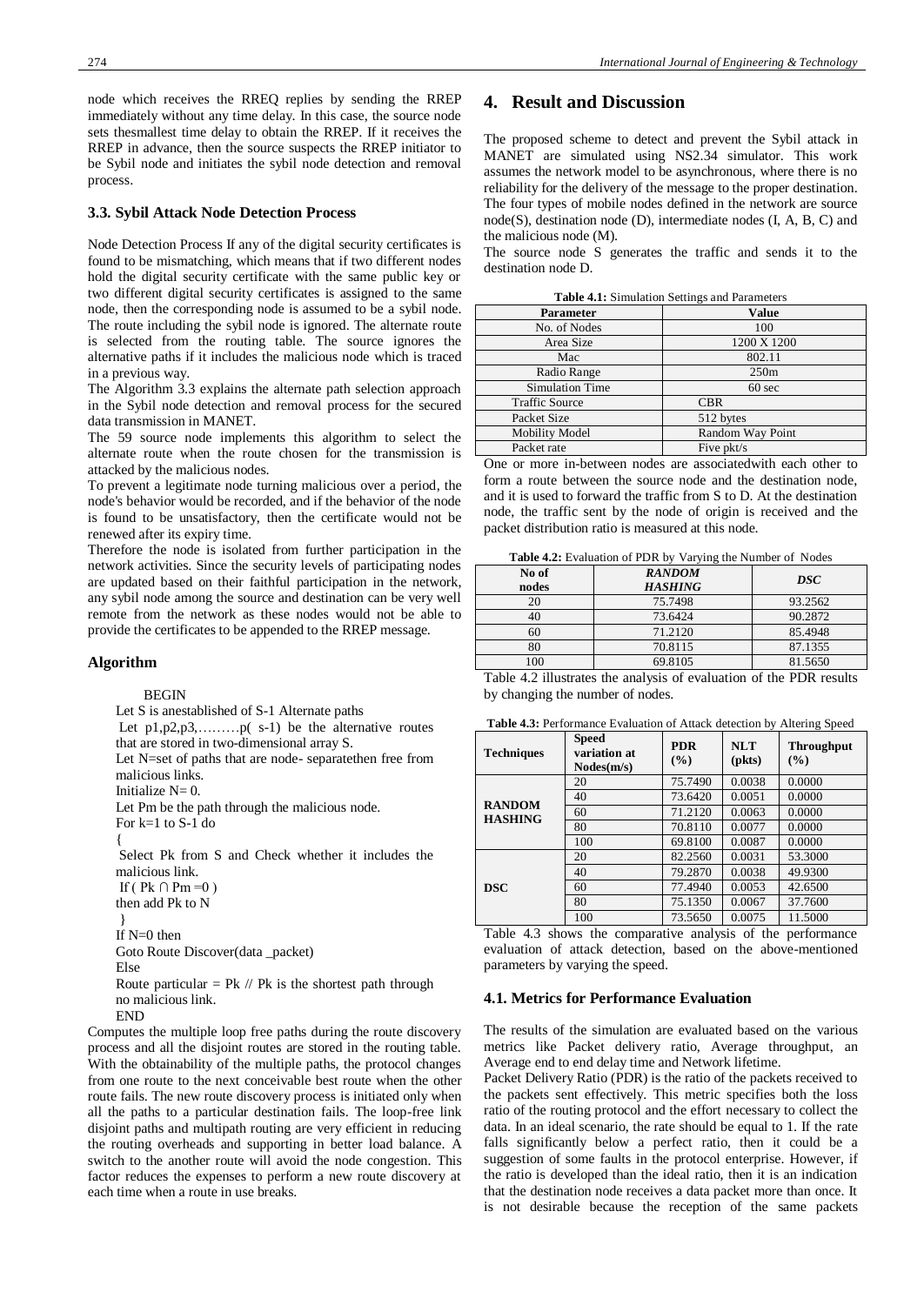consumes the network's important resources. The relative number of replacements received by the destination node is also important to take an appropriate action to reduce the redundancy.

PDR=(no of packets delivered/no of packets transmission) $*100$ 



**Figure 4.1:** Performance of delivery ratio

Average Throughput is the average rate of successful data delivery measured at the destination node (bytes) divided by the simulation duration time (sec).It processes the elapsed time between the time that the source node started sending an RREQ and the time the destination node receives the last data packet.[21]





Network Life Time (NLT) is the time of the first node rectifying due to the energy of battery power charge during the imitation with anexact routing procedure. The network lifetime decreases as the offered traffic load increases.

NLT (process Time- Node Failure Time/Time)



**Figure 4.3:** Performance of network life time

**Table 4.4:** Performance Evaluation of attack detection by varying Node Mobility

| <b>Protocol</b>                 | No of        | <b>PDR</b> | <b>Throughput</b> | <b>NLT</b> |
|---------------------------------|--------------|------------|-------------------|------------|
|                                 | <b>Nodes</b> | (%)        | (kb/s)            | (secs)     |
| <b>RANDOM</b><br><b>HASHING</b> | 10           | 65.7400    | 1893.7400         | 345.2000   |
|                                 | 30           | 63.6400    | 1841.0600         | 233.7000   |
|                                 | 50           | 61.2100    | 1780.3000         | 127.2000   |
|                                 | 70           | 60.8100    | 1770.2900         | 97.3000    |
|                                 | 90           | 59.7800    | 1745.2600         | 70.2000    |
| <b>DSC</b>                      | 10           | 87.2560    | 1993.7400         | 352.8000   |
|                                 | 30           | 84.2800    | 1941.0600         | 241.7000   |
|                                 | 50           | 81.1300    | 1880.3000         | 132.8000   |
|                                 | 70           | 79.4900    | 1870.2900         | 107.4000   |
|                                 | 90           | 75.5600    | 1820.2600         | 107.4000   |

Table 4.4 illustrates the performance assessment results of Sybil attack detection by varying the node mobility. When the mobility of the nodes increases the throughput decreases because most of the packet will get dropped. In the case of proposed scheme, most of the missing packets are retransmitted again over multiple reliable routes from source or intermediate node to the destination.[22]

# **5. Conclusion**

The most common security threat experienced by the MANET is the Sybil attack. The sybil node severely affects the performance of the network layer and results in denial of service. The attack detection experiences severe unwanted impact on the performance due to the Sybilattack. To avoid the adverse 75 effect of the sybil attack nodes on the network, The simulation results prove that our proposed scheme provides efficient packet delivery ratio. Also, it will detect the Sybil node during the route discovery process and ensures that any sybil node cannot be a participating node in the route to transmit the data packets from the source to destination. During the data transmission, any legitimate node can tend to behave maliciously.

## **References**

- [1] Alimohammadi M & Pouyan AA, "Sybil attack detection using a low cost short group signature in VANET", *IEEE 12th International Iranian Society of Cryptology Conference on Information Security and Cryptology (ISCISC),* (2015), pp.23-28.
- [2] Bhumkar R & Pete DJ, "Reduction of error rate in Sybil attack detection for MANET", *IEEE 9th International Conference on Intelligent Systems and Control (ISCO),* (2015), pp.1-6.
- [3] Gu P, Khatoun R, Begriche Y & Serhrouchni A, "Vehicle driving pattern based sybil attack detection", *High Performance Computing and Communications; IEEE 14th International Conference on Smart City; IEEE 2nd International Conference on Data Science*